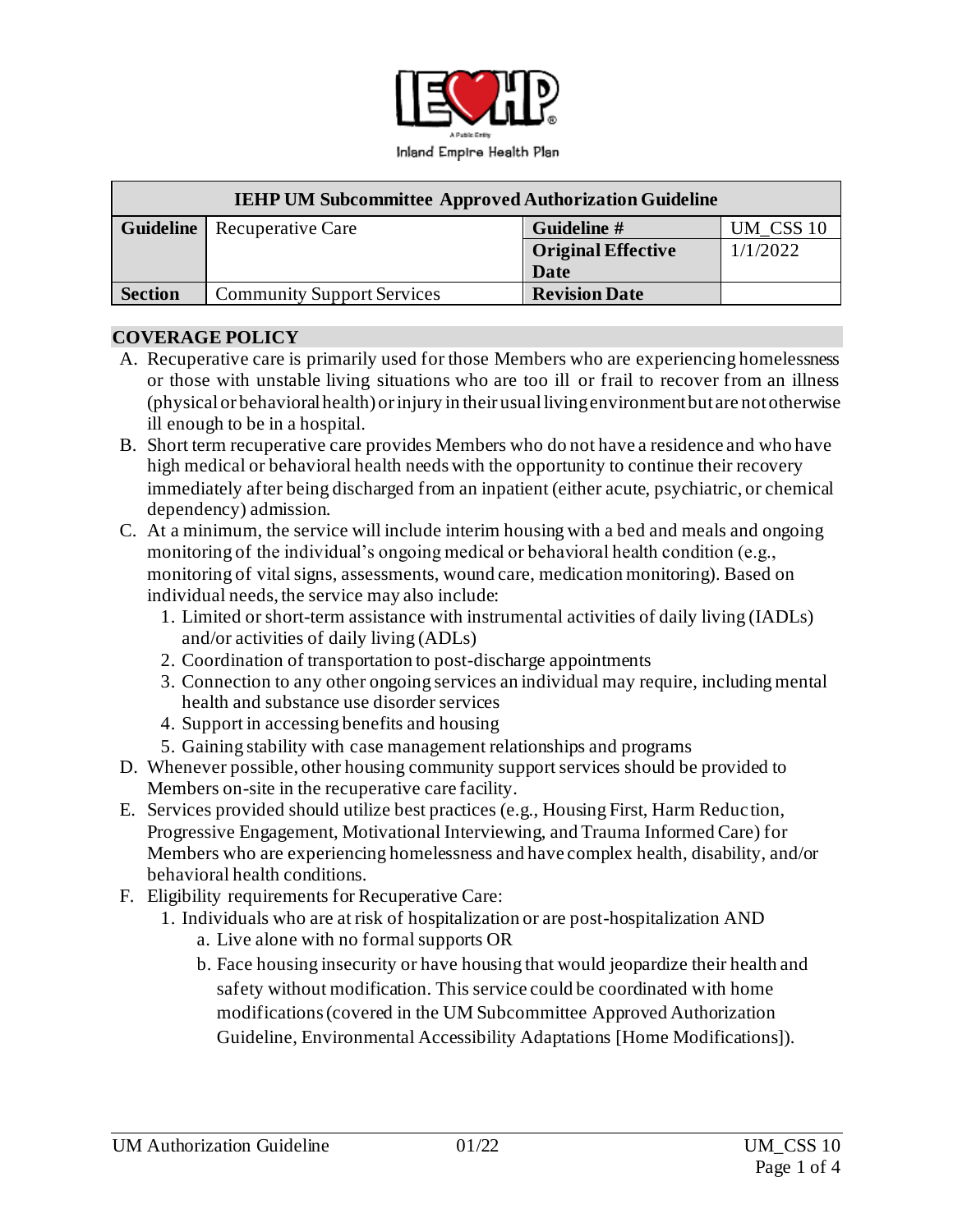## **COVERAGE LIMITATIONS AND EXCLUSIONS**

Recuperative Care may be utilized in conjunction with other housing Community Supports Services.

Recuperative care/medical respite is an allowable community support service if it is:

- 1. necessary to achieve or maintain medical stability and prevent hospital admission or readmission which may require behavioral health interventions,
- 2. not more than 90 days in continuous duration, and
- 3. does not include funding for building modification or building rehabilitation.

Services provided while in recuperative care should not replace or be duplicative of the services provided to Members utilizing the enhanced care management program.

## **ADDITIONAL INFORMATION**

 $N/A$ 

### **CLINICAL/REGULATORY RESOURCE**

CalAIM is an initiative by the Department of Health Care Services (DHCS) to improve the quality of life and health outcomes of Medi-Cal beneficiaries. A key feature of CalAIM is the introduction of a menu of In Lieu of Services (ILOS), medically appropriate and cost-effective alternatives to services covered under the State Plan. Federal regulation allows states to permit Medicaid managed care organizations to offer ILOS as an option to Members (Code of Fede ral Regulations).

### **DEFINITION OF TERMS**

Homelessness (Code of Federal Regulations):

- 1. An individual or family who:
	- a. Has an annual income below 30 percent of median family income for the area, as determined by HUD
	- b. Does not have sufficient resources or support networks, e.g., family, friends, faithbased or other social networks, immediately available to prevent them from moving to an emergency shelter or a supervised publicly or privately operated shelter designed to provide temporary living accommodations and meets one of the following conditions:
		- i. Has moved because of economic reasons two or more times during the sixty days immediately preceding the application for homelessness prevention assistance
		- ii. Is living in the home of another because of economic hardship
		- iii. Has been notified in writing that their right to occupy their current housing or living situation will be terminated within twenty-one days after the date of application for assistance
	- c. Lives in a hotel or motel and the cost of the hotel or motel is not paid by charitable organizations or by federal, State or local government programs for low-income individuals
	- d. Lives in a single-room occupancy or efficiency apartment unit in which there reside more than two persons or lives in a larger housing unit in which there reside more than 1.5 people per room, as defined by the US Census Bureau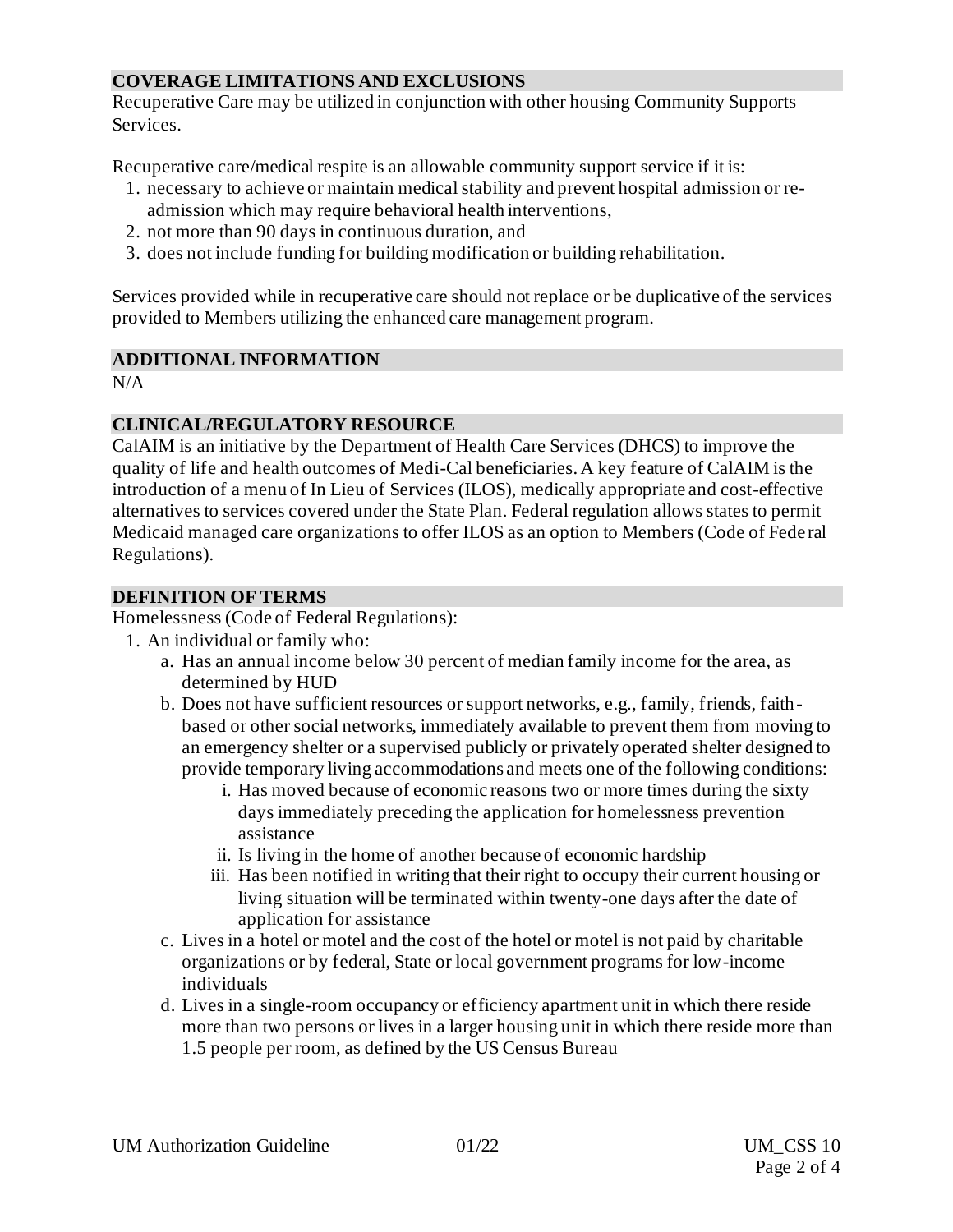- e. Is exiting a publicly-funded institution or system of care such as a health care facility, mental health facility, foster care or other youth facility or correction program or institution
- f. Otherwise lives in housing that has characteristics associated with instability and an increased risk of homelessness as identified in the recipient's approved consolidated plan.
- 2. A child or youth who does not qualify as homeless under this section but qualifies as homeless under section 387(3) of the Runaway and Homeless Youth Act (42 United State Code 5732a (3)), section 637(11) of the Head Start Act (42 U.S. Code 9832(11)), section 41403(6) of the Violence Against Women Act of 1994 (42 U.S. Code 14043e-2(6)), section 330 (h)(5)(A) of the Public Health Service Act (42 U.S. Code 254b(h)(5)(A)), section 3(m) of the Food and Nutrition Act of 2008 (7 U.S. Code 2012 (m)), or section 17(b)(15) of the Child Nutrition Act of 1966 (42 U.S. Code 1786(b)(15)) or
- 3. A child or youth who does not qualify as homeless under this section but qualifies as homeless under section 725(2) of the McKinney-Vento Homeless Assistance Act (42 U.S. Code 11434a(2)) and the parent(s) or guardian(s) of that child or youth is living with her or him.
- 4. Individuals who are determined to be at risk of experiencing homelessness are eligible to receive Housing Transition Navigation services if they have significant barriers to housing stability and meet at least one of the following:
	- a. Have one or more serious chronic conditions
	- b. Have a serious mental illness
	- c. Are at risk of institutionalization or overdose or are requiring residential services because of a substance use disorder or have a serious emotional disturbance (children and adolescents)
	- d. Are receiving Enhanced Care Management
	- e. Are Transition-Age Youth with significant barriers to housing stability such as one or more convictions, a history of foster care, involvement with the juvenile justice or criminal justice system and/or have serious mental illness and/or are children or adolescents with serious emotional disturbance and/or who have been victims of trafficking or domestic violence.

Recuperative Care/Medical Respite – post-acute medical care for homeless persons who are too ill or frail to recover from a physical illness or injury on the streets but are not ill enough to be in a hospital.

# **REFERENCES**

Code of Federal Regulations, Title 24, Housing and Urban Development, Part 91- Consolidated Submissions for Community Planning and Development Programs, Subpart A-General, Section 91.5-Definitions[. https://www.govinfo.gov/content/pkg/CFR-2005-title24](https://www.govinfo.gov/content/pkg/CFR-2005-title24-vol1/pdf/CFR-2005-title24-vol1-sec91-5.pdf%20Accessed%20November%2018) [vol1/pdf/CFR-2005-title24-vol1-sec91-5.pdf Accessed November 18](https://www.govinfo.gov/content/pkg/CFR-2005-title24-vol1/pdf/CFR-2005-title24-vol1-sec91-5.pdf%20Accessed%20November%2018), 2021.

Code of Federal Regulations, Title 42, Part 438-Managed Care, Subpart A-General Provisions, Section 438.3(3)(2)[. https://www.ecfr.gov/current/title-42/chapter-IV/subchapter-C/part-438](https://www.ecfr.gov/current/title-42/chapter-IV/subchapter-C/part-438). Accessed November 19, 2021.

State of California-Health and Human Services Agency, Department of Health Care Services, 2021. Medi-Cal In Lieu of Services (ILOS) Policy Guide, III. In Lieu of Services-Service